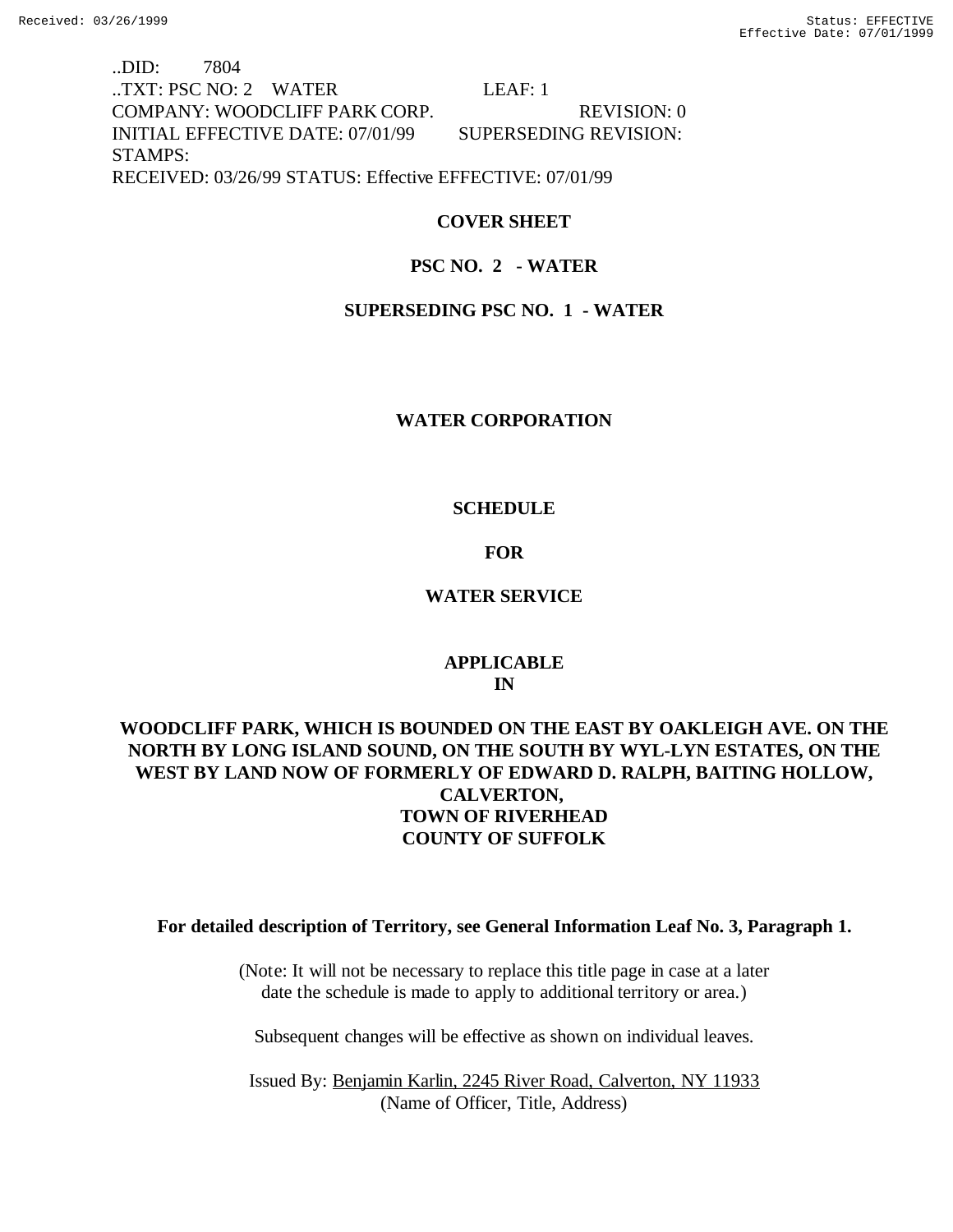..DID: 7812 ..TXT: PSC NO: 2 WATER LEAF: 2 COMPANY: WOODCLIFF PARK CORP. REVISION: 0 INITIAL EFFECTIVE DATE: 07/01/99 SUPERSEDING REVISION: STAMPS: RECEIVED: 03/26/99 STATUS: Effective EFFECTIVE: 07/01/99

#### **TABLE OF CONTENTS**

# **GENERAL INFORMATION LEAF NO.** 1. Territory 3 2. Application for Water Service 3 3. Deposits - Security 3 4. Deposits - Interest 4 5. Deposits - Return 4 6. Deposits - Other 4 7. General Rules 5 - 6 8. Metered Service 6 - 7 9. Unmetered Service 7 10. Extension of Mains 7 11. Discontinuance of Service - Non-payment 7 - 8 12. Discontinuance of Service - Other 8 - 9 13. Discontinuance of Residential Service - Special Procedures 9 14. Deferred Payment Agreements 9 15. Complaint Handling Procedures 10 16. Restoration of Service 10 - 11 17. Interest on Customer Overpayments 11 18. Regulation 11 **RATES** Service Classification No. 1 12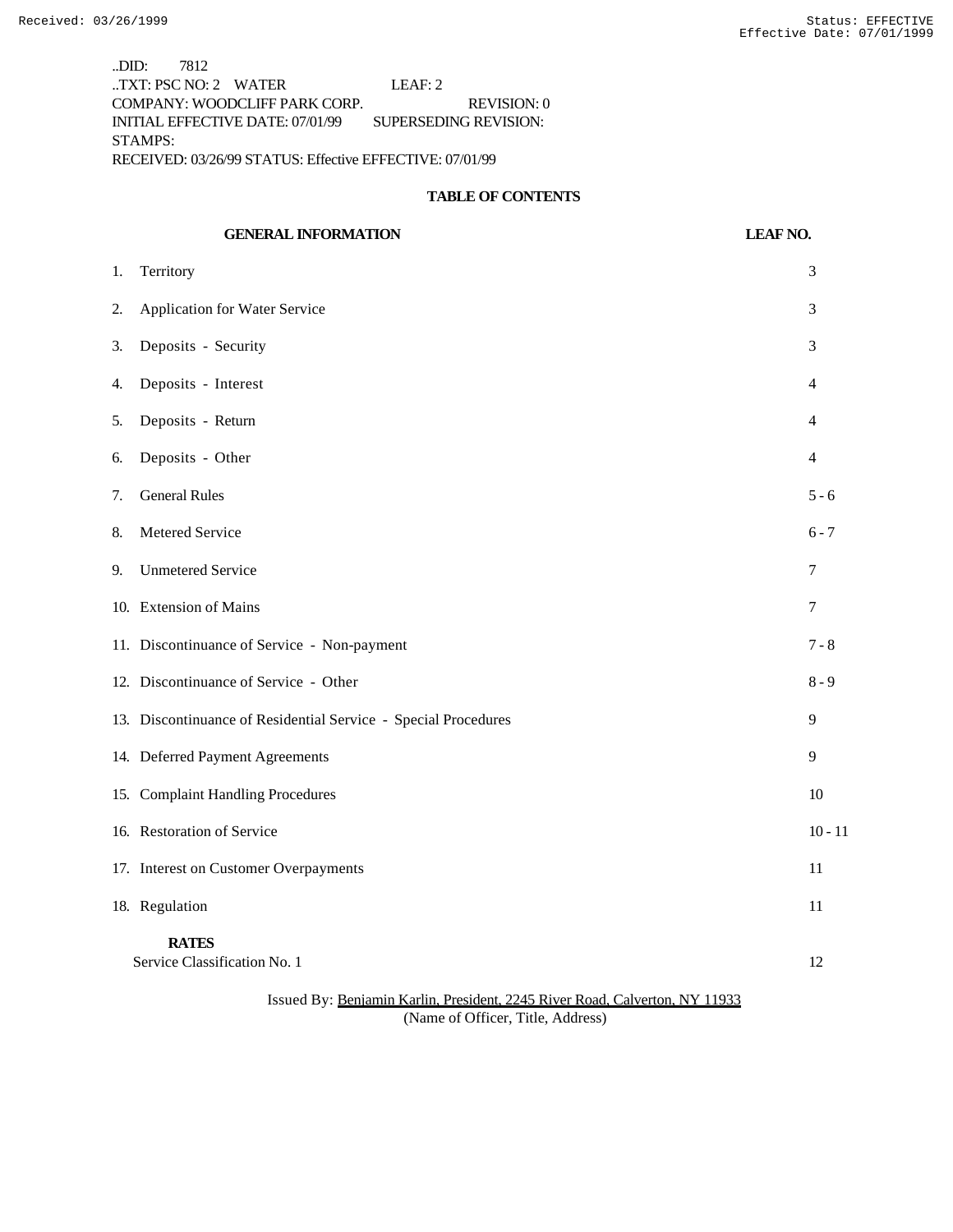..DID: 7813 ..TXT: PSC NO: 2 WATER LEAF: 3 COMPANY: WOODCLIFF PARK CORP. REVISION: 0 INITIAL EFFECTIVE DATE: 07/01/99 SUPERSEDING REVISION: STAMPS: RECEIVED: 03/26/99 STATUS: Effective EFFECTIVE: 07/01/99

#### **GENERAL INFORMATION**

1. Territory (County, Town, Development, Streets, etc.) WOODCLIFF PARK, WHICH IS BOUDNED ON THE EAST BY OAKLEIGH AVE., ON THE NORTH BY LONG ISLAND SOUND, ON THE SOUTH BY WYL-LYN ESTATES, ON THE WEST BY LAND NOW OR FORMERLY OF EDWARD D. RALPH, BAITING HOLLOW, CALVERTON, TOWN OF RIVERHEAD, COUNTY OF SUFFOLK.

- 2. Application for Water Service
	- A. Written application for service may be required.
	- B. A separate application may be required for each premises.
	- C. Premises may be subject to inspection by the company.
	- D.Applications need not be accepted from customers with charges due on any water accounts with the company. The company must accept an application if the customer enters into a deferred payment agreement.

E.Service pipe installations are subject to company approval.

#### 3. Deposits - Security

- A.As a condition of receiving service, the company may require a deposit from customers that are delinquent (having a bill remaining unpaid 23 days from the date mailed), seasonal, short term or temporary or who have had service terminated for non-payment during the preceding 6 months. In addition, a deposit may also be required from a nonresidential customer whose credit has not been established with the company. A delinquent customer shall be provided with a written notice 20 days before the deposit is assessed which states that failure to make timely payments will permit the company to require a deposit from such customer.
- B.Deposits from applicants and customers may not exceed two times the estimated average monthly bill for a calendar year, except in the case of customers whose usage varies widely where deposits may not exceed twice the average monthly bill for the peak season.
- C.The company shall perform an annual review of the billing history of every customer who has a deposit with the company to assure that a deposit is still required under (3A) above and that the amount of the deposit conforms with (3B) above. The company reserves the right to review the deposit at any time. If a review shows that the deposit held falls short of the amount the company may require by 25 percent or more, the company may require the payment of an additional amount. If a review shows that the deposit held exceeds the amount required by 25 percent or more, the company shall refund the excess to the customer. The customer may request a downward revision of the deposit. Issued By: Benjamin Karlin, President, 2245 River Road, Calverton, NY 11933

(Name of Officer, Title, Address)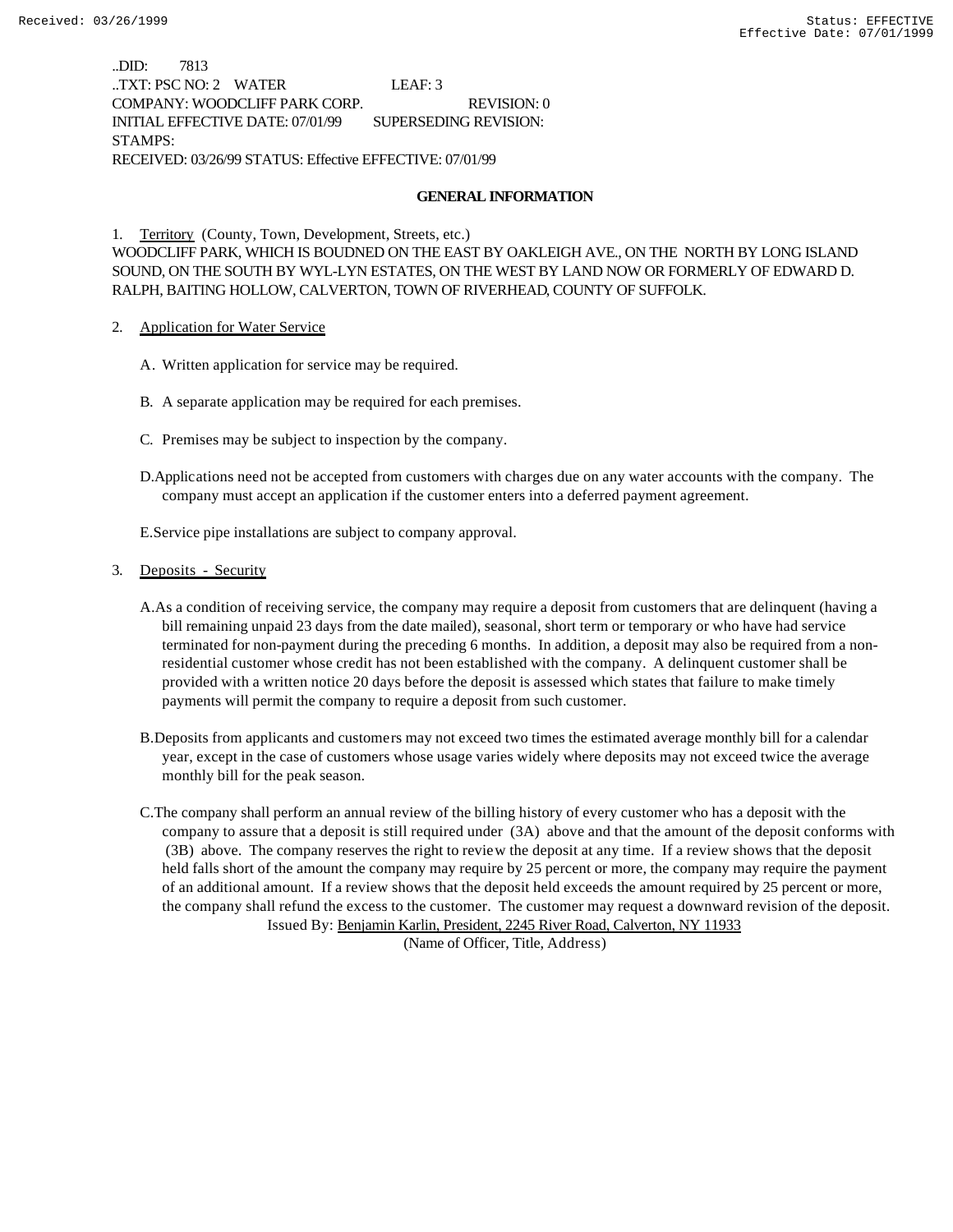| .DID:            | 7801                   |                                                          |                       |             |  |            |
|------------------|------------------------|----------------------------------------------------------|-----------------------|-------------|--|------------|
|                  | TXT: PSC NO: $2$ WATER |                                                          | LEAF: $4$             |             |  |            |
|                  |                        | COMPANY: WOODCLIFF PARK CORP.                            |                       | REVISION: 0 |  |            |
|                  |                        | INITIAL EFFECTIVE DATE: 07/01/99                         | SUPERSEDING REVISION: |             |  |            |
| STAMPS:          |                        |                                                          |                       |             |  |            |
|                  |                        | RECEIVED: 03/26/99 STATUS: Effective EFFECTIVE: 07/01/99 |                       |             |  |            |
| <b>RECEIVED:</b> |                        |                                                          |                       | STATUS:     |  | EFFECTIVE: |

#### **GENERAL INFORMATION**

#### 4. Deposits - Interest

Every deposit shall earn simple interest at the rate per annum prescribed by the Public Service Commission. The interest must be paid to customers when the deposit is returned. If the deposit has been held for 12 consecutive months or more, the interest must be credited to the customer no later than the first bill rendered after the next succeeding first day of October and at the end of each succeeding 12 month period.

#### 5. Deposits - Return

- A.The company shall return to a customer a deposit or portion of a deposit and all interest thereon no more than 30 days after:
	- (1) the day the account is closed and all bills are paid; or
	- (2)the date of the first bill for service rendered after a 12 month period during which time the customer was not delinquent, provided there is no other basis for the company to request a deposit; or
	- (3)a review of the deposit shows that a reduction of the deposit is warranted.
- B.A deposit or portion of a deposit plus interest thereon that is subject to return may be credited to the customer's account in the amount of any outstanding charges. If any balance remains, a refund check shall be issued.

#### 6. Deposits - Other

- A.In the event that the applicant desires service for a trailer or other non-permanent structure, he shall deposit with the company all costs of the connection of such service. Said deposit shall bear simple interest as required above and shall be refunded at the end of 10 years, or sooner in the event that a permanent structure for such service connection is completed.
- B.The company may also require deposits from customers to guarantee future payments as set forth in lawn sprinkler, main extension, or other forms of contracts which are in a form approved by the Public Service Commission. The interest rates for these deposits will be the same as the interest rates for security deposits and such interest will be credited to the customer as prescribed by Commission rules.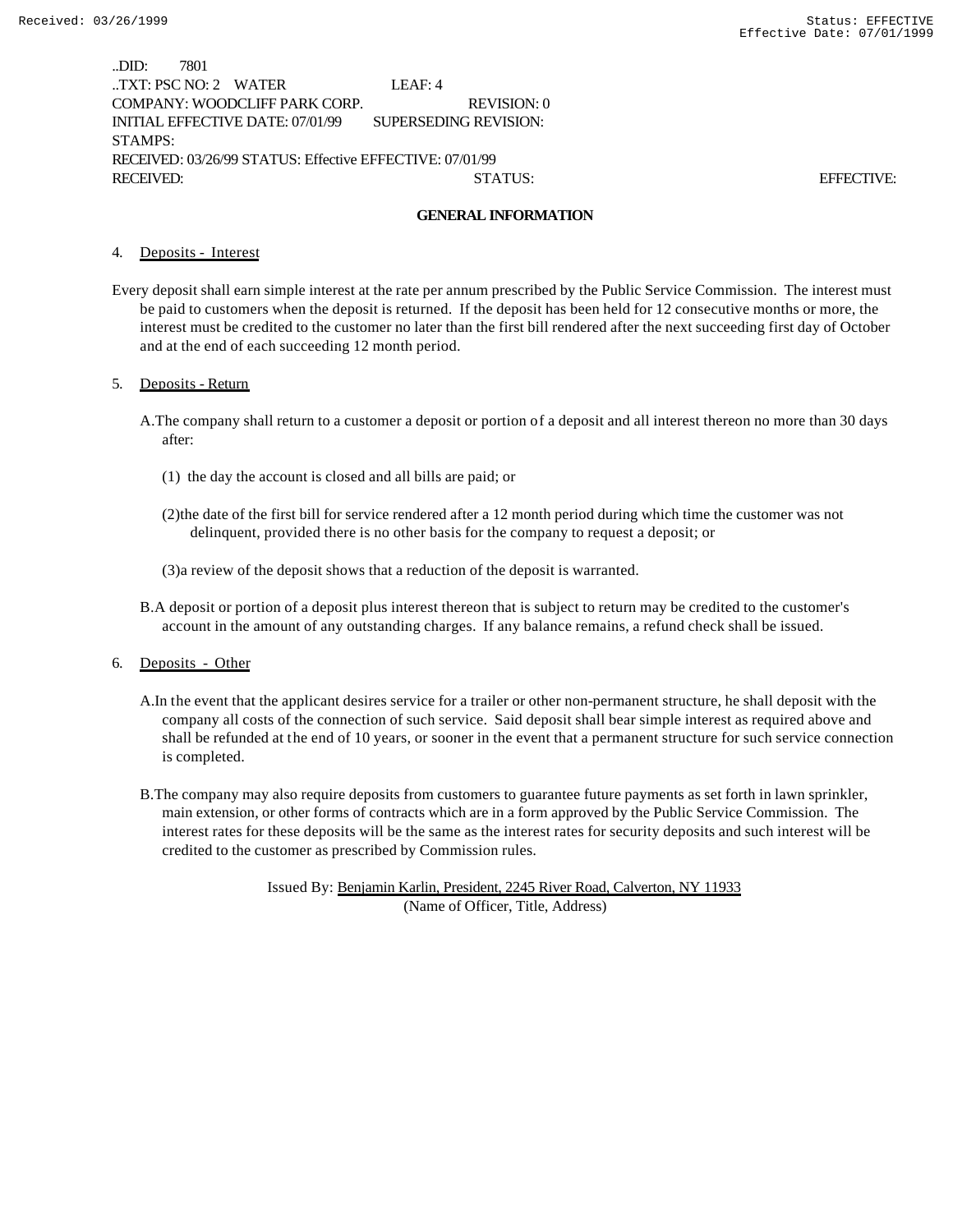| .DID:     | 7802                 |                                                          |                       |             |  |                   |
|-----------|----------------------|----------------------------------------------------------|-----------------------|-------------|--|-------------------|
|           | TXT: PSC NO: 2 WATER |                                                          | LEAF: $5$             |             |  |                   |
|           |                      | COMPANY: WOODCLIFF PARK CORP.                            |                       | REVISION: 0 |  |                   |
|           |                      | INITIAL EFFECTIVE DATE: 07/01/99                         | SUPERSEDING REVISION: |             |  |                   |
| STAMPS:   |                      |                                                          |                       |             |  |                   |
|           |                      | RECEIVED: 03/26/99 STATUS: Effective EFFECTIVE: 07/01/99 |                       |             |  |                   |
| RECEIVED: |                      |                                                          |                       | STATUS:     |  | <b>EFFECTIVE:</b> |

#### **GENERAL INFORMATION**

#### 7. General Rules

- A.Customers must provide 10 days' written notice prior to the date on which termination of service is requested or prior to a change of occupancy, until which date the customer will be responsible for payment of service.
	- B.Fire hydrants shall not be used without the written permission of the company or unless in conformance with filed fire protection tariff provisions.
	- C.The company will not be liable for damage resulting from the presence of its facilities, supply, or use of water service, except damage resulting from gross negligence of the company.
	- D.The company may shut off water in its mains to make repairs and extensions. Where possible, proper advance notice will be made to customers affected.
	- E.The use of water for sprinkling, swimming pools, or other less essential uses may be restricted or prohibited where such use may unreasonably reduce the adequacy of service for other domestic purposes.

F.There must be a separate service for each premises.

G.Installation of service pipes and mains will not normally be made when the ground is frozen.

H.The customer is responsible for service pipes and plumbing within the property line. Any plumbing work done on the customer's service pipe is subject to approval by the company. No underground work shall be covered up until it has been inspected and approved by the company.

I.All leaks on customer premises or the customer portion of the service pipe must be repaired as soon as possible.

- J.All mains, services (up to the property line) and other water system facilities will be maintained and replaced by the company.
- K.The company will supply water in the distribution system at pressures between 20 and 100 pounds per square inch (psi) and will strive, where practicable, to maintain a normal working pressure of 60 psi with a minimum of 35 psi. If the company makes changes to its system which cause the pressure to increase to over 100 psi to existing customers, the company will be responsible for the first installation of the necessary equipment in the customer's premises. From that point on the equipment will be considered part of the customer's internal plumbing and the customer will be responsible for its maintenance or replacement. If a water pressure reducing valve, in the customer's or applicant's opinion, is necessary or desired to safeguard the plumbing, it is the customer's or applicant's responsibility to purchase, install and maintain this equipment. Where a pressure reducing valve is used it is also advisable to install a suitable pressure relief valve. All installations will comply with the local building codes and standards and are considered a part of the customer's internal plumbing.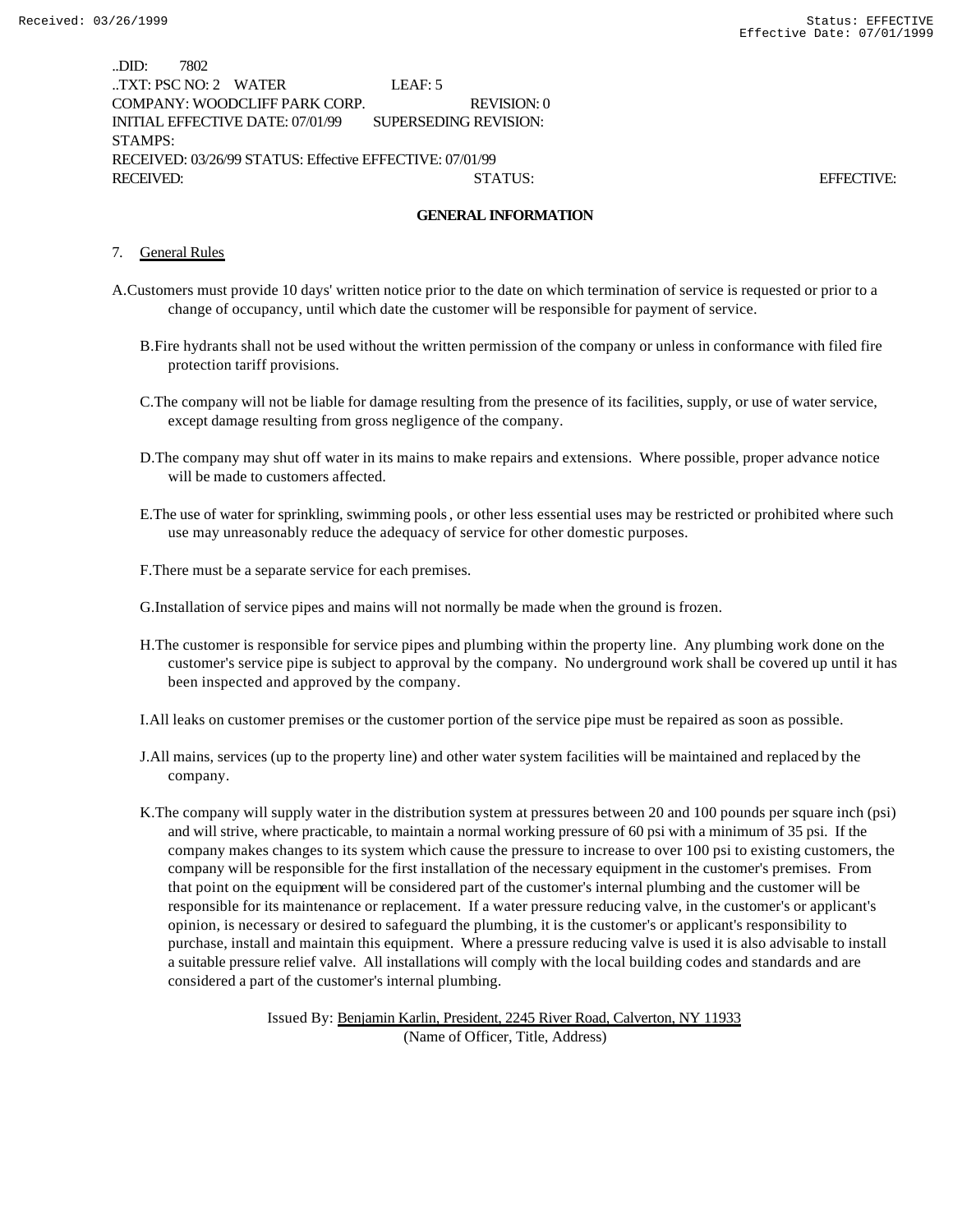..DID: 7803 ..TXT: PSC NO: 2 WATER LEAF: 6 COMPANY: WOODCLIFF PARK CORP. REVISION: 0 INITIAL EFFECTIVE DATE: 07/01/99 SUPERSEDING REVISION: STAMPS: RECEIVED: 03/26/99 STATUS: Effective EFFECTIVE: 07/01/99

#### **GENERAL INFORMATION**

- L.Where an applicant is seeking service at an elevation or gradient which could not otherwise be adequately serviced by existing plant, the company will require that the applicant bear the additional cost of providing such extraordinary service, or in the alternative, require the applicant to purchase, install and maintain the necessary special equipment, such as a hydro-pneumatic system, needed to serve the premises. The installation of a hydro-pneumatic system as part of the customer's internal plumbing may be subject to approval of the Health Department and should comply with local building codes and standards.
- M.Cross connections to water sources other than the company's or with other facilities are strictly prohibited. Customers must, at their expense, install and maintain such backflow prevention devices as may be required by the company in accordance with good water works practice or applicable laws or regulations.
- N.Customers must permit company representatives to enter their premises on reasonable request for purposes relating to the operation and maintenance of the company's system, including inspection of the customer's and the company's facilities, installation, reading, testing, replacement and removal of meters, and terminating and restoring service.
- O.No person shall maliciously, willfully or negligently break, damage, destroy, uncover, deface, block access to or tamper with any pipe, valve, meter, structure, appurtenance or equipment which is a part of the water works system.
- 8. Metered Service (if applicable and provided for in Service Class No. or Nos. )

A.A meter of a type approved by the Commission is required for each premises.

- B.The company will furnish, install, and maintain the meter. Unless the meter register is set at zero, the company shall attach a tag with the date and meter dial reading at the time of installation.
- C.The customer will provide a location for the meter acceptable to the company and will be responsible for the cost of repairing damage resulting from human interference, frost, backflow of hot water, or other such causes.
- D.Where the company agrees it is necessary to set a meter outside the building, it shall be installed at the expense of the customer in a pit acceptable to the company which is both water-tight and frostproof. The cover of the pit shall be fastened with a convenient locking device. Where the distance from the property line to the front wall of the building is greater than 75 feet, the company may require that the meter be set in a pit at or near the property line. If the pit is to be installed on property not owned or controlled by the customer, written consent of the owner of the property shall be obtained prior to the installation.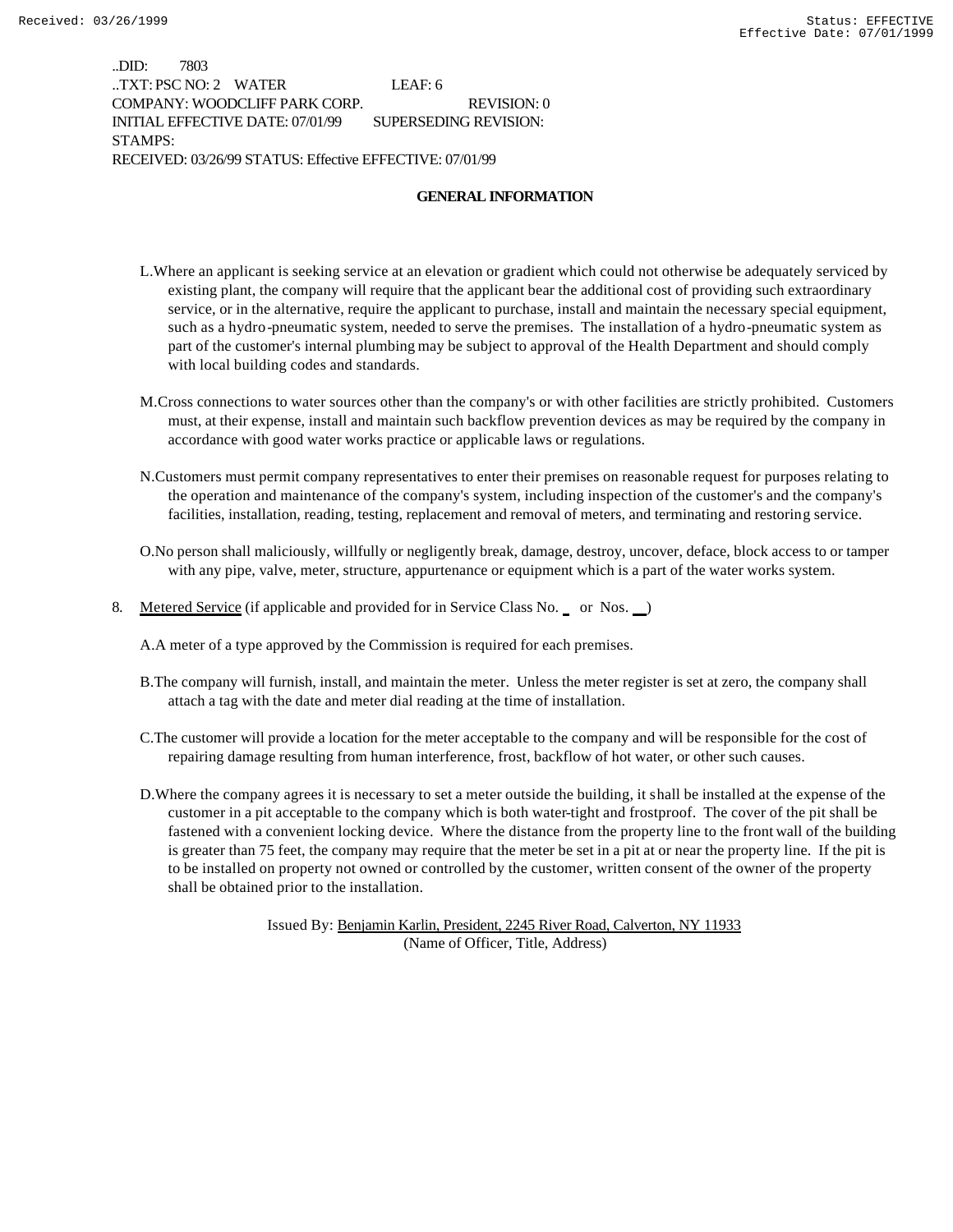..DID: 7805 ..TXT: PSC NO: 2 WATER LEAF: 7 COMPANY: WOODCLIFF PARK CORP. REVISION: 0 INITIAL EFFECTIVE DATE: 07/01/99 SUPERSEDING REVISION: STAMPS: RECEIVED: 03/26/99 STATUS: Effective EFFECTIVE: 07/01/99

#### **GENERAL INFORMATION**

E.The company reserves the right to remove, test, and replace the meter.

- F.The company shall afford the customer an opportunity to verify the final reading of any water meter removed from the premises and obtain the customer's signature on a meter removal card which shows the date removed and the reading.
- G.Meters will be tested in conformance with rules of the Public Service Commission. In the case of a disputed account involving the accuracy of the meter, the company will have the meter tested upon the request of the customer. Should the customer request to have a second meter test within 1 year, the customer will be responsible for the actual cost incurred to have the meter tested including the cost to remove the meter, payable in advance to the company. This fee will be refunded if the meter's final weighted average is found to register in excess of 100 percent. Adjustments in bills for over-registration of the meter will be made in accordance with the current rules of the Public Service Commission.

H.Bills will show meter readings and the dates read.

I.Bills will be reasonably estimated where a meter has been inaccessible and will be so indicated on the bill.

J.Where a meter has ceased to register or its percentage of accuracy cannot be determined, an estimated bill for the current period may be rendered. For all other periods the bill shall be the minimum applicable charge.

9. Unmetered Service (if applicable and provided for in Service Class No.  $1$  or Nos.  $\Box$ )

All applicable provisions of this tariff shall apply.

10. Extension of Mains

Mains will be extended in conformance with Commission Rules and Regulations found in 16 NYCRR, Part 501.

#### 11. Discontinuance of Service - Non-Payment

 Service may be discontinued under the following provisions: for non-payment of any amount due for water supplied, for failure to make any payment due under a deferred payment agreement or for meter repairs (see Section 8C), for failure to post a required deposit or for failure to pay any fee or charge accruing under the contract or tariff.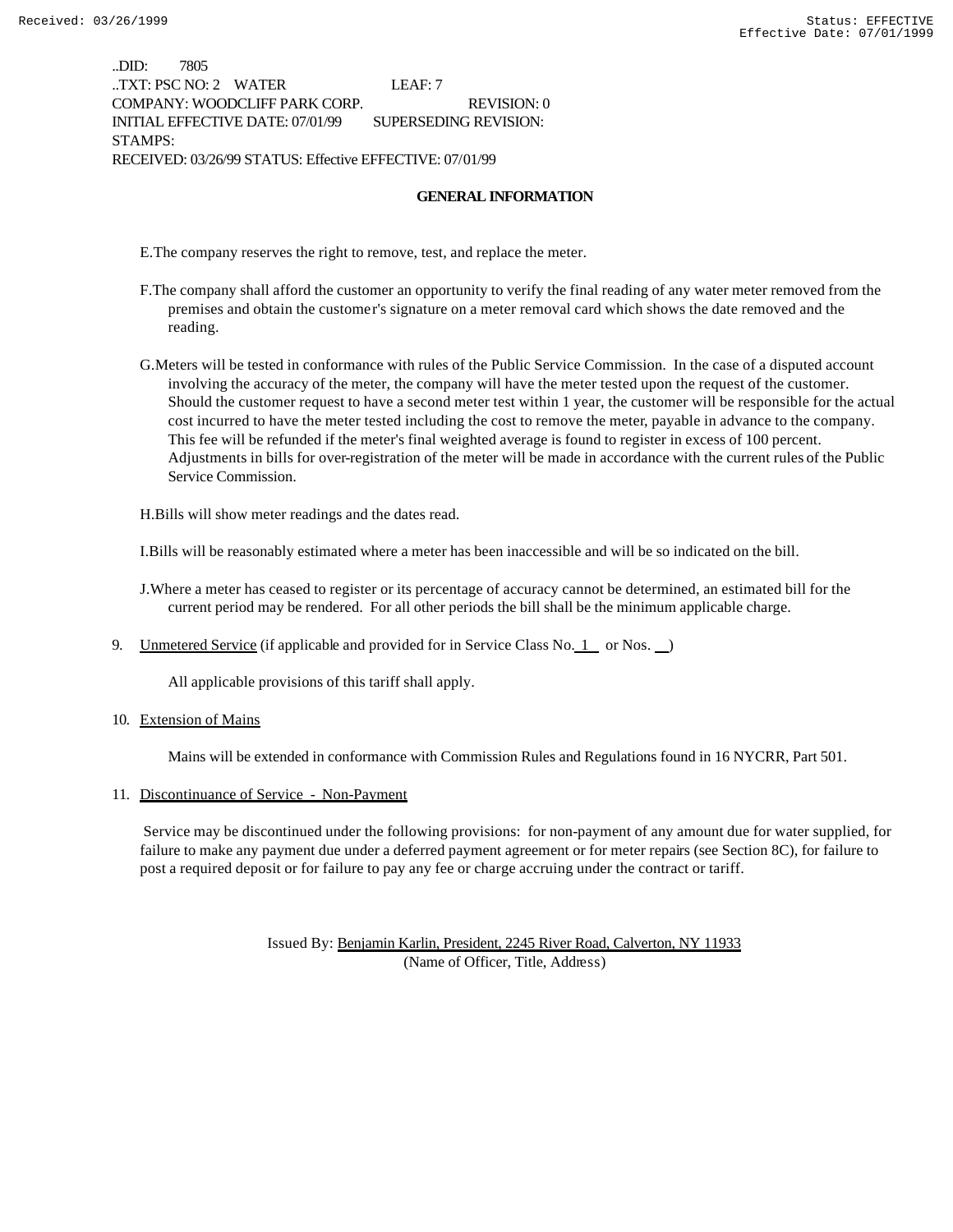| .DID:     | 7806                   |                                                          |                       |                   |
|-----------|------------------------|----------------------------------------------------------|-----------------------|-------------------|
|           | TXT: PSC NO: $2$ WATER |                                                          | LEAF: 8               |                   |
|           |                        | COMPANY: WOODCLIFF PARK CORP.                            | REVISION: 0           |                   |
|           |                        | INITIAL EFFECTIVE DATE: 07/01/99                         | SUPERSEDING REVISION: |                   |
| STAMPS:   |                        |                                                          |                       |                   |
|           |                        | RECEIVED: 03/26/99 STATUS: Effective EFFECTIVE: 07/01/99 |                       |                   |
| RECEIVED: |                        |                                                          | STATUS:               | <b>EFFECTIVE:</b> |

#### **GENERAL INFORMATION**

- A.A bill not paid within 23 days of mailing is considered delinquent, and the company may discontinue service after complying with 16 NYCRR, Part 533 which requires: (1) 15 days written notice if served personally, or (2) 15 days after a registered letter containing such notice has been signed or refused, or (3) 18 days after mailing written notice in a post-paid wrapper. Service will not be re-established until payment of all proper arrears, charges and deposits is made or a deferred payment agreement is entered into. Receipt of a subsequently dishonored negotiable instrument in response to a notice of discontinuance shall not constitute payment of the customer's account and the company shall not be required to issue additional notice prior to discontinuance. There will be a charge for processing all returned checks equal to the bank charge plus a handling fee of \$5.00 (not to exceed the maximum allowed by section 5-328 of General Obligations Law).
- B.The company will not discontinue service to residential premises for non-payment of bills on a Friday, Saturday, Sunday, public holiday (as defined in General Construction Law), or on a day on which the utility's main office is closed. Discontinuance can only take place from Monday to Thursday between the hours of 8 a.m. and 4 p.m.
- C.The company will not discontinue service for non-payment of bills to any person or entity receiving public assistance if the payment for such service is to be paid directly by the Department of Social Services or by the local Social Services representatives.
- 12. Discontinuance of Service Other
	- A.Service rendered under any application, contract or agreement may be discontinued by the company after reasonable notice for any of the following reasons:
		- (1)For willful or indifferent waste of water due to any cause or for non-authorized use of water.
		- (2)For failure to protect from damage the meter and connection, or for failure to protect and maintain the service pipe or fixtures on the property of the customer in a condition satisfactory to the company.
		- (3)For tampering with any meter, connections, service pipe, curb cock, seal or any other appliance of the company controlling or regulating the customer's water supply.
		- (4)For failure to provide the company's employees reasonable access to the premises supplied, or for obstructing the way of ingress to the meter or any other appliances controlling or regulating the customer's water supply.
		- (5)In case of vacancy of the premises.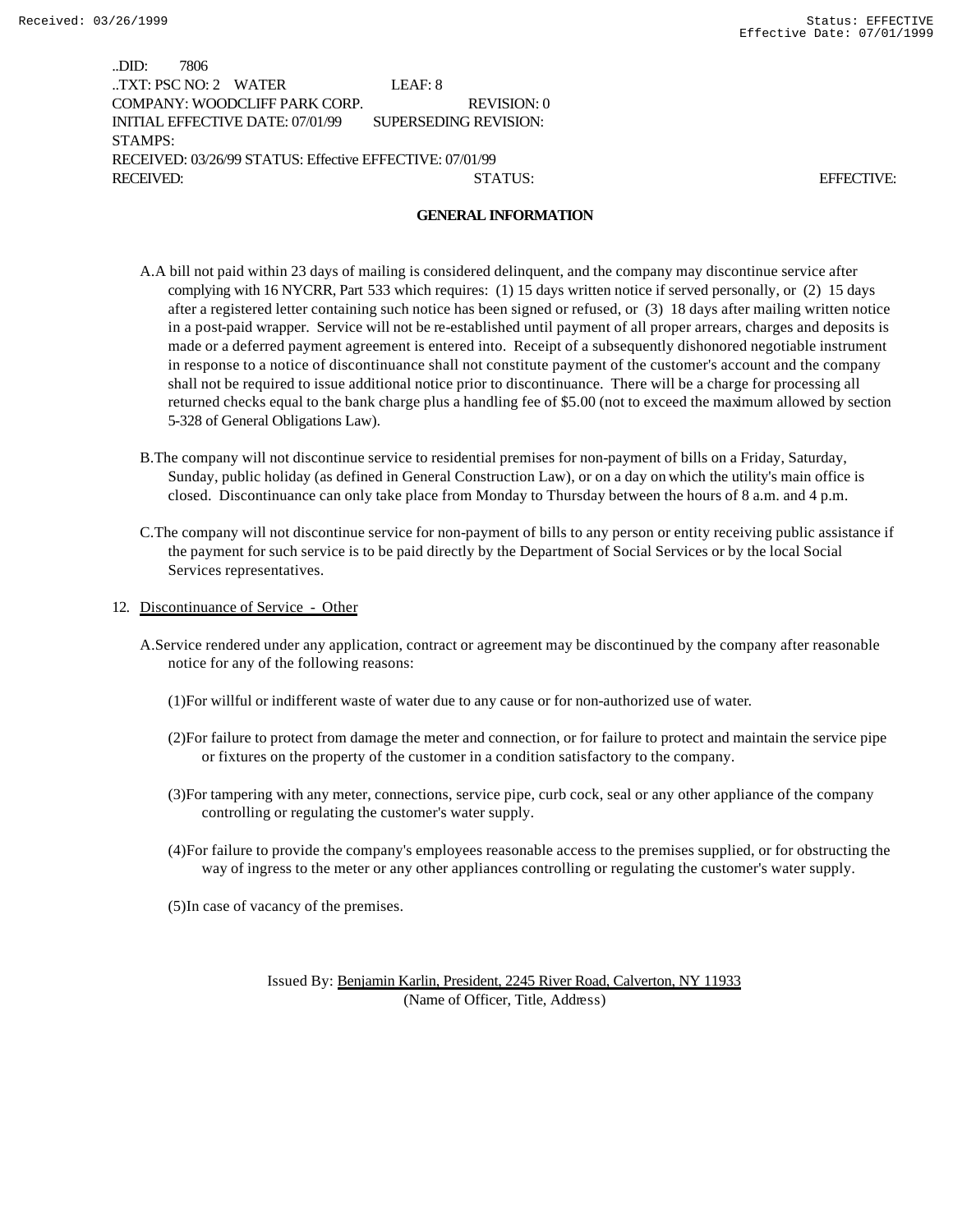..DID: 7807 ..TXT: PSC NO: 2 WATER LEAF: 9 COMPANY: WOODCLIFF PARK CORP. REVISION: 0 INITIAL EFFECTIVE DATE: 07/01/99 SUPERSEDING REVISION: STAMPS: RECEIVED: 03/26/99 STATUS: Effective EFFECTIVE: 07/01/99

#### **GENERAL INFORMATION**

- (6)For cross connections.
- (7)For submetering or reselling water.
- (8)For non-compliance with water usage restrictions.
- (9)For violation of any rule or regulation of the company as filed with the Public Service Commission, provided such violation affects the reliability or integrity of the water system.
- B.Written notice of discontinuance of service shall contain the information required by 16 NYCRR Section 533.3 and will be given except in those instances where a public health hazard exists.
- C.The company may, at any time, temporarily discontinue water service in case of accident, or for the purpose of making connections, alterations, repairs, changes, etc.
- D.Except as stated in the preceding paragraph, or in the case of a violation that threatens the integrity of the water system, the company shall not discontinue service to any customer on a Friday, Saturday, Sunday, Public Holiday or on a day when the comp any is not open for business. Public Holiday shall refer to those holidays defined in the General Construction Law.

#### 13.Discontinuance of Residential Service - Special Procedures

 If termination of service would result in serious impairment to health and safety, the company must delay the termination of service or, if service has already been terminated, must restore service, for thirty days under the following conditions:

- A. all occupants are either blind, disabled, 62 years of age or older or 18 years of age or under;
- B. a medical emergency exists; or
- C. if heating would be affected between November 1 and April 1.

 It is the customer's responsibility to notify the company that such conditions exist and to provide any required documentation. The company may require that the customer make appropriate arrangements to pay any arrears as well as pay current bills.

#### 14. Deferred Payment Agreements

 In addition to those circumstances in Section 13, the company will consider granting customers reasonable payment terms in cases where a customer is threatened with termination of service, or where the company has issued a backbill to a customer. Any such agreement may require the customer to make a reasonable down payment, and to pay current bills when issued.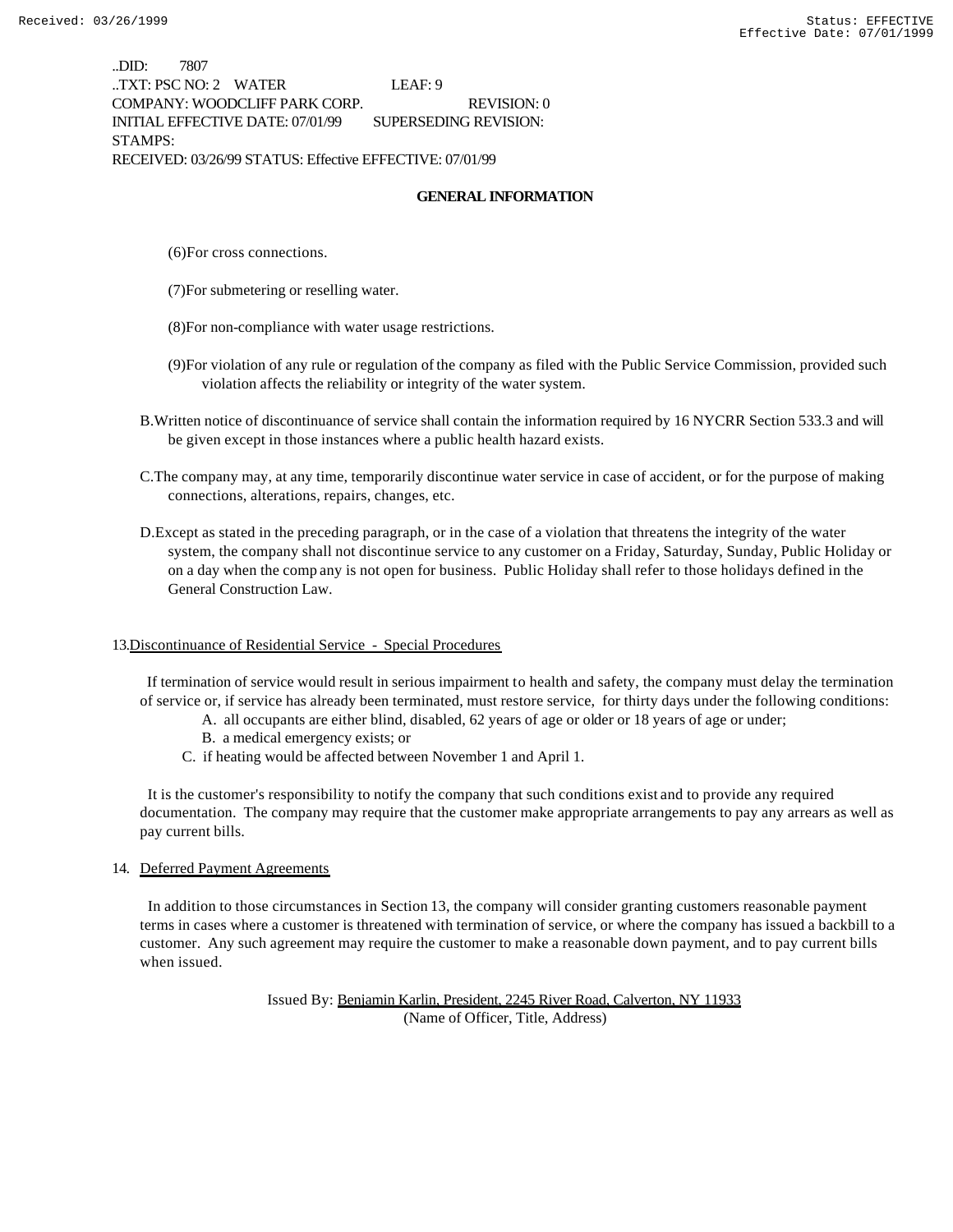..DID: 7808 ..TXT: PSC NO: 2 WATER LEAF: 10 COMPANY: WOODCLIFF PARK CORP. REVISION: 0 INITIAL EFFECTIVE DATE: 07/01/99 SUPERSEDING REVISION: STAMPS: RECEIVED: 03/26/99 STATUS: Effective EFFECTIVE: 07/01/99

#### **GENERAL INFORMATION**

#### 15.Complaint Handling Procedures

- A.The company will promptly investigate and evaluate all complaints received from customers regarding bills for service rendered or required deposits. The results of the company's findings will be reported to the customer. During the period of investigation and evaluation, service will not be discontinued, nor shall a new notice of termination be issued, provided, however, that the customer will be required to pay the undisputed portion of any balance due, which may include bills for current usage.
- B.After the completion of such an investigation, if the company determines that the disputed service has been rendered, or that the disputed charge or deposit is proper in whole or in part, the company may require that the full bill or deposit be paid. Appropriate notices of the determination shall be given to the customer, and where notice of discontinuance of service was previously sent, or is served with the determination, such notice shall include a statement advising the customer of the availability of the Commission's complaint handling procedures, including the address and telephone number of the Department's Consumer Services Division. Where prior notice of discontinuance was sent, company procedure provides for discontinuance of service if customer fails to pay the proper amount due and owing within 5 days after notice of the company determination was served personally on the customer or at least 8 days after mailing of the notice. Under no circumstances will discontinuance of service occur if so precluded by the Commission.
- C.In situations where the complaint procedures of the Commission have been invoked and it is determined that the disputed service has been rendered or that the disputed charge or deposit is proper and prior notice of discontinuance was sent, a customer's service will not be discontinued for failure to pay the amount found due and owing until at least 5 days after notice of the Commission's determination, where personal service is made, or at least 8 days after mailing of such a notice.

#### 16. Restoration of Service

 A charge will be made to restore service after discontinuance at the customers's request, for non-payment or for violation of these rules.

 This charge will be \$25.00 during normal business hours (8:00 a.m. to 4:00 p.m., Monday through Friday), \$25.00 outside of normal business hours Monday through Friday and \$25.00 on weekends or public holidays. The holidays for which the \$25.00 charge will apply are as follows:

| New Year's Day                  |                                                                             | Labor Day               |
|---------------------------------|-----------------------------------------------------------------------------|-------------------------|
| Dr. Martin Luther King, Jr. Day |                                                                             | Columbus Day            |
| Lincoln's Birthday              |                                                                             | Veteran's Day           |
| Washington's Birthday           |                                                                             | <b>Thanksgiving Day</b> |
| Memorial Day                    |                                                                             | Christmas Day           |
| Independence Day                |                                                                             |                         |
|                                 | Issued By: Benjamin Karlin, President, 2245 River Road, Calverton, NY 11933 |                         |

(Name of Officer, Title, Address)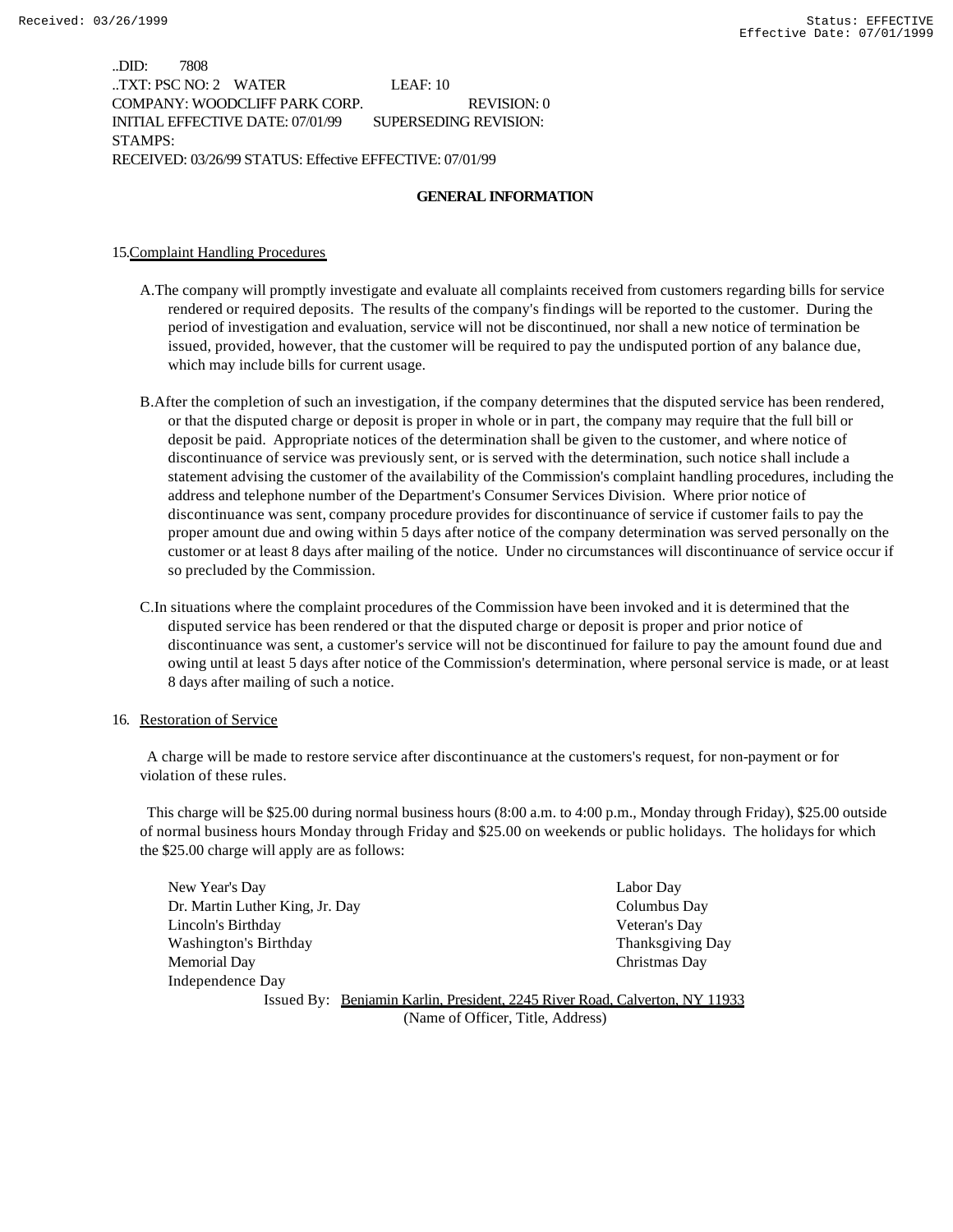# ..DID: 7810 ..TXT: PSC NO: 2 WATER LEAF: 11 COMPANY: WOODCLIFF PARK CORP. REVISION: 0 INITIAL EFFECTIVE DATE: 07/01/99 SUPERSEDING REVISION: STAMPS: RECEIVED: 03/26/99 STATUS: Effective EFFECTIVE: 07/01/99

# **GENERAL INFORMATION**

In a case where service is being restored after discontinuance for non-payment, the company may require full payment of all arrears as well as the restoration of service charge. If the company and the customer have entered into some form of payment agreement, the agreed upon down payment may be required before service will be restored.

If it becomes necessary to disconnect service at the main because of willful acts of a customer, the service restoration charge will include the actual costs incurred by the company to disconnect and reconnect the service.

## 17. Interest on Customer Overpayments

The company will provide interest on a customer overpayment as follows:

- A. A customer overpayment is defined as payment by the customer to the company in excess of the correct charge for water service supplied to the customer which was caused by erroneous billing by the utility.
- B. The rate of interest on such amounts shall be the greater of the unadjusted customer deposit rate or the applicable late payment rate, if any, for the service classification under which the customer was billed. Interest shall be paid from the date when the customer overpayment was made, adjusted for any changes in the deposit rate or late payment rate, and compounded monthly, until the date when the overpayment was refunded.
- C. The company will not pay interest on customer overpayments that are refunded within 30 days after such overpayment is received by the company.

## 18. Regulation

 All matters, rules and other situations concerning the rendering of water service which are not specifically covered herein or in a provision of the New York State Codes, Rules and Regulations and which are subject to the jurisdiction of the Public Service Commission, and for which a customer and the company cannot agree as to an equitable and fair solution will be referred to said Commission to be resolved. Either the customer or the company may request that a rule or provision of this tariff be changed for a particular situation.